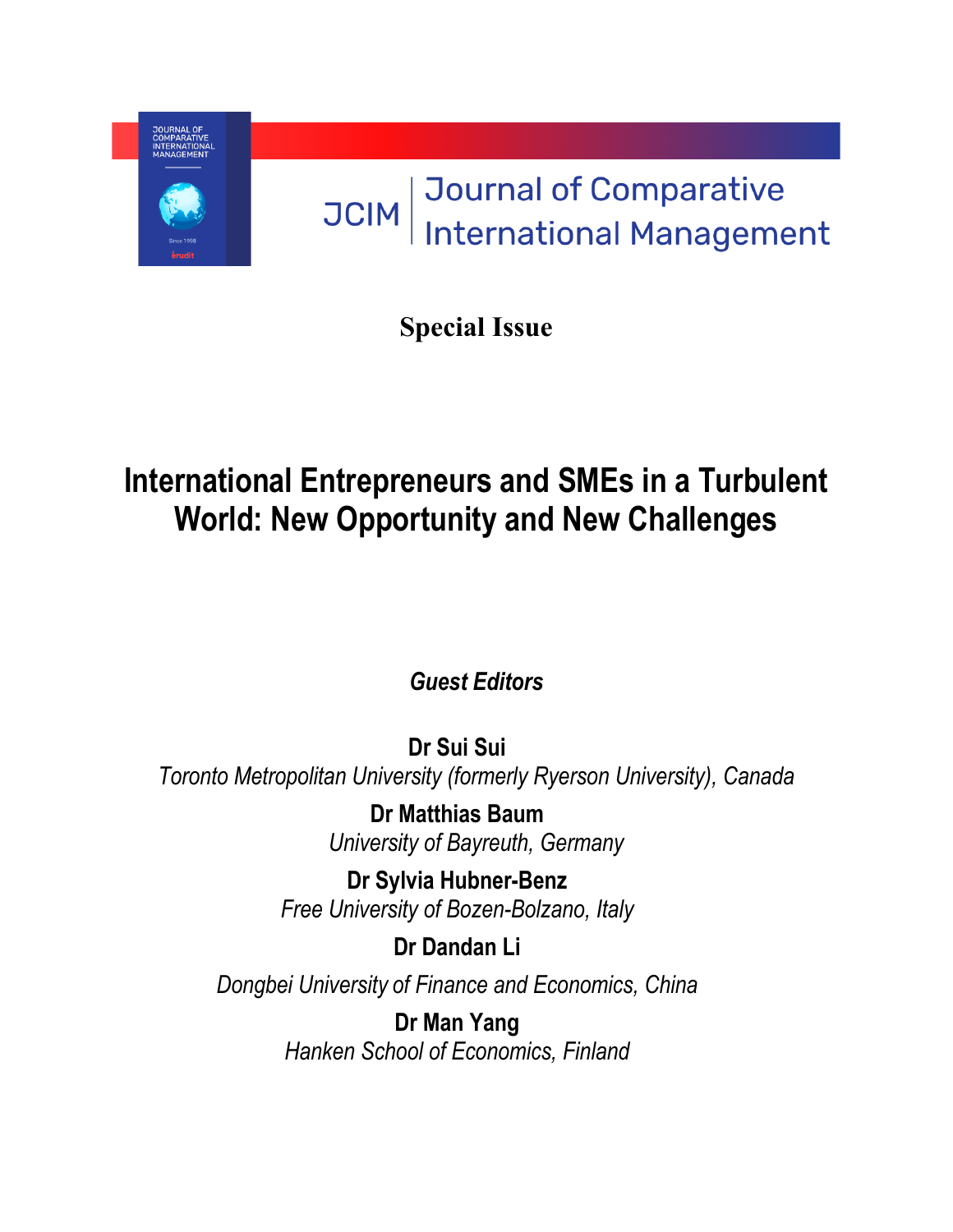*Journal of Comparative International Management (JCIM)* invites the submission of theoretical and empirical studies that advance existing knowledge regarding the new opportunities and new challenges faced by international entrepreneurs and small and medium-sized enterprises (SMEs). This special issue will accept conceptual or empirical contributions that address different management topics in international entrepreneurship, such as strategy, marketing, finance, leadership, human resource management, and encourages interdisciplinary submissions. We seek to publish studies on entrepreneurs and SMEs operating across international borders or in internationally underrepresented countries, or studying differences across countries, that contribute to the advancement of entrepreneurship research by bringing newness and creativity to the field.

This special issue intends to advance the international perspective on entrepreneurs and SMEs given the recent global turmoil and multiple disruptions going on at various levels and from different angles. While we have a profound understanding of the international management of large and established organizations (Asmussen, Hashai, & Delios, 2022; Bader, Froese, Cooke, & Schuster, 2022), our knowledge about entrepreneurs and SMEs internationalization still provides significant white spots – particularly as it comes to challenges and opportunities connected with the COVID pandemic (Zahra, 2021), new technologies, social movements, trends and market disruptions. Moreover, due to a Western-centric perspective, several countries remain underrepresented, and we lack knowledge on country differences (Barkema, Chen, George, Luo, & Tsui, 2015). Particularly in startups and SMEs, where there is less restriction by corporate structure, international differences, e.g., in culture (Gelfand, Nishii, & Raver, 2006; Hayton, George, & Zahra, 2002; House et al., 2004: Stephan & Uhlaner, 2010) and stereotypes (Sczesny, Bosak, Neff, & Schyns, 2004), are affecting management practices. Such differences play together with societal, organizational as well as individual factors. Our aim is to shed light on such interplay to provide an enhanced understanding of the mechanisms of managing internationalization and international differences in startups and SMEs affected by current trends and changes in the global landscape.

## **Topics include but are not limited to**:

- Impact of Covid19 related market turbulence and disruptions on the international and internationalization activity, strategy and performance of entrepreneurs and SMEs.
- Implication of diversity and inclusiveness (i.e., women, immigrants, racialized people, aging and underrepresented genders etc.) for international entrepreneurs and SMEs.
- Implications of sustainability for international entrepreneurs and SMEs.
- Impact of digitalization (i.e., automation, robotics, big data, AI) for international entrepreneurs and SMEs.

## **Submission Timeline**

- Submission of abstracts: August 31, 2022.
- **Submission of full papers deadline: February 28, 2023**
- Notification of final acceptance: September 31st, 2023
- Expected publication date: December 2023

Submission guidelines: see journal's website at: https://journals.lib.unb.ca/index.php/JCIM/about/submissions#authorGuidelines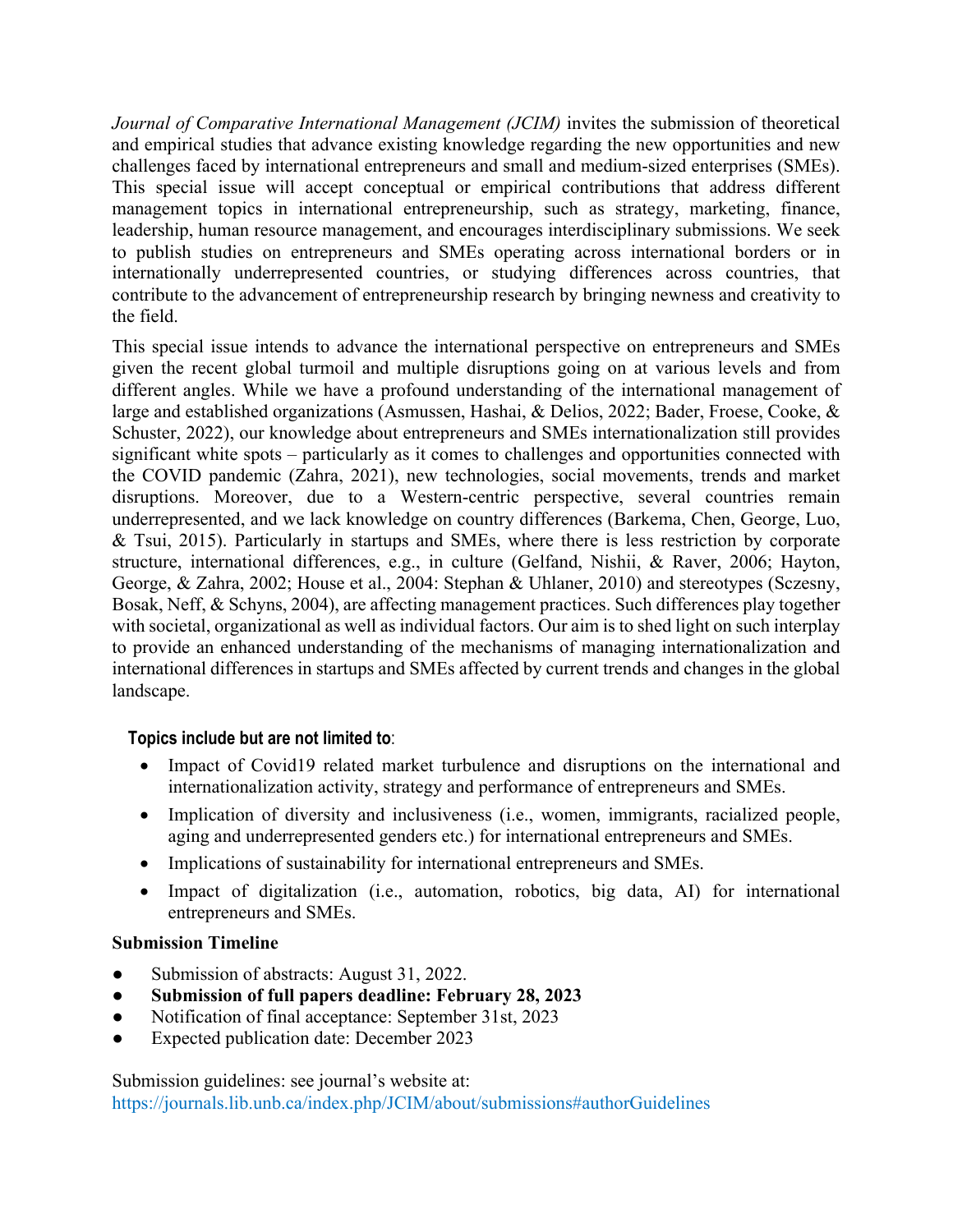### **References**

Asmussen, C. G., Hashai, N., & Delios, A. (2022) The coevolution of international scope and technological knowledge in MNCs. Journal of World Business, 57(1), 101285.

Bader, A. K., Froese, F. J., Cooke, F. L., & Schuster, T. (2022). Gender diversity management in foreign subsidiaries: A comparative study in Germany and Japan. Journal of International Management, 28(3), 100921.

Barkema, H. G., Chen, X. P., George, G., Luo, Y., & Tsui, A. S. (2015). West meets East: New concepts and theories. *Academy of Management Journal*, *58*(2), 460-479.

Gelfand, M. J., Nishii, L. H., & Raver, J. L. (2006). On the nature and importance of cultural tightness-looseness. *Journal of applied psychology*, *91*(6), 1225.

Hayton, J. C., George, G., & Zahra, S. A. (2002). National culture and entrepreneurship: A review of behavioral research. *Entrepreneurship theory and practice*, *26*(4), 33-52.

House, R. J., Hanges, P. J., Javidan, M., Dorfman, P. W., & Gupta, V. (Eds.). (2004). *Culture, leadership, and organizations: The GLOBE study of 62 societies*. Sage publications.

Sczesny, S., Bosak, J., Neff, D., & Schyns, B. (2004). Gender stereotypes and the attribution of leadership traits: A cross-cultural comparison. *Sex roles*, *51*(11), 631-645.

Stephan, U., & Uhlaner, L. M. (2010). Performance-based vs socially supportive culture: A cross-national study of descriptive norms and entrepreneurship. *Journal of International Business Studies*, *41*(8), 1347-1364.

Zahra, S. A. (2021). International entrepreneurship in the post Covid world. *Journal of World Business*, *56*(1), 101143.

## **Biographies of Guest Editors**

**Sui SUI** is an Associate Professor at the Ted Rogers School of Management at Toronto Metropolitan University (formerly Ryerson University). Her research focuses on understanding the internationalization of small businesses and entrepreneurs. She has published in the most prestigious Financial Times Top 50 academic journals such as the Journal of International Business Studies, Journal of Business Venturing, Entrepreneurship Theory and Practice, and received numerous research grants and awards. She is serving as Associate Editor for the Journal of Comparative International Management, Multinational Business Review, Revista de Administração de Empresas*,* and Transnational Corporations Review, Editorial Reviewer Board Member for the Journal of World of Business, and Associate Member for the Diversity Institute at Toronto Metropolitan University.

**Matthias BAUM** is Professor of Entrepreneurship and Digital Business Models and Director at the Institute for Entrepreneurship & Innovation at the University of Bayreuth / Germany. His research covers multiple levels of analysis and mainly focuses on the intersection between firm strategies, digital affordances, entrepreneurship, internationalization and human resource